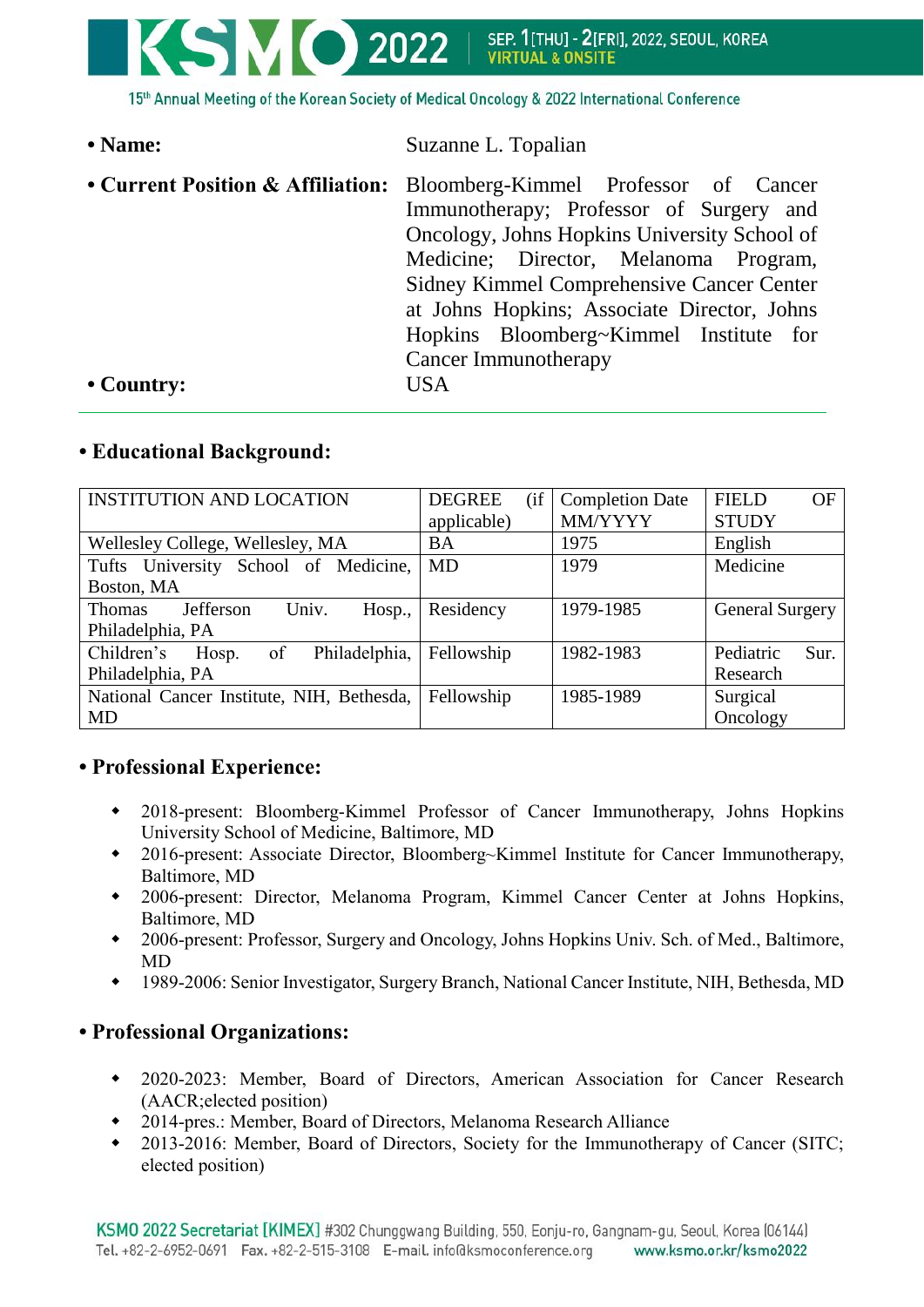

15th Annual Meeting of the Korean Society of Medical Oncology & 2022 International Conference

- 2013-pres.: Chair, Scientific Advisory Panel, Melanoma Research Alliance
- 2012-pres.: Member, Regulatory Science and Policy Task Force, AACR
- 2009-2013: Chief Science Officer, Melanoma Research Alliance
- 2008-2010: Clinical Review Committee, Kimmel Cancer Center at Johns Hopkins University SOM
- 2008-2009: Chair, Grant Review Committee, Melanoma Research Alliance
- 2007-2009: Awards Committee of the Research Council, Kimmel Cancer Center at Johns Hopkins
- 2005-2006: Steering Committee, Vaccine Working Group, NCI, NIH
- 2001-2006: Clinical Review Panel, NCI, NIH
- 2000-2001: Promotions and Tenure Review Committee, NCI, NI

## **• Main Scientific Publications:**

1. As a postdoctoral fellow, I devised laboratory and clinical methods enabling the earliest trials of adoptive T cell transfer therapy, which are still in use today. Human tumor infiltrating lymphocytes (TILs) with anti- tumor specificity were successfully cultured for the first time on an automated preparative scale. Functional characterization revealed that TILs could recognize uniquely mutated as well as shared non-mutated tumor antigens. These fundamentals laid the groundwork for the molecular identification of tumor antigens and clinical applications in recombinant vaccines and genetically engineered TCR-transduced T cells.

- a. Topalian SL, Solomon D, Avis, FP, Chang AE, Freerksen DL, Linehan WM, Lotze MT, Robertson CN, Seipp CA, Simon P, Simpson CG, and Rosenberg SA. Immunotherapy of patients with advanced cancer using tumor infiltrating lymphocytes and recombinant interleukin-2: A pilot study. J Clin Oncol 1988; 6:839-53.
- b. Rosenberg SA, Packard B, Aebersold PM, Solomon D, Topalian SL, Toy ST, Simon P, Lotze MT, Yang JC, Seipp CA, Simpson C, Carter C, Bock S, Schwartzentruber D, Wei JP, White DE. Immunotherapy of patients with metastatic melanoma using tumor infiltrating lymphocytes and interleukin-2: Preliminary report. N Engl J Med 1988; 319:1676-1680.
- c. Topalian SL, Solomon D, and Rosenberg SA. Tumor-specific cytolysis by lymphocytes infiltrating human melanomas. J Immunol 1989; 142:3714-25.
- d. Hom SS, Topalian SL, Simonis T, Mancini M, Rosenberg SA: Common expression of melanoma tumor-associated antigens recognized by human tumor infiltrating lymphocytes: Analysis by HLA restriction. J Immunother 1991; 10:153-164.

2. Using CD8+ melanoma-specific TILs as functional probes, I collaborated to identify shared nonmutated tumor antigens and their derivative epitopes, which were used to develop cancer vaccines formulated as synthetic peptides, recombinant proteins, or recombinant viral vectors. I was a PI or coinvestigator on NCI clinical trials of these vaccines. My laboratory developed correlative assays to monitor the clinical effects of cancer vaccines. However, monotherapy with vaccines based exclusively on shared CD8-recognized MHC I-restricted epitopes was found to have limited clinical impact.

- a. Kawakami Y, Eliyahu S, Delgado CH, Robbins PF, Rivoltini L, Topalian SL, Miki T, Rosenberg SA. Cloning of the gene coding for a shared human melanoma antigen recognized by autologous T cells infiltrating into tumor. Proc Natl Acad Sci USA 1994; 91:3515-3519.
- b. Robbins PF, El-Gamil M, Li Y, Topalian SL, Rivoltini L, Sakaguchi K, Appella E, Kawakami Y, Rosenberg SA. Cloning of a new gene recognized by melanoma-specific HLA-A24 restricted tumor infiltrating lymphocytes. J Immunol 1995; 154:5944-5950.
- c. Housseau F, Lindsey KR, Oberholtzer SD, Gonzales MI, Boutin P, Moorthy AK, Shankara S, Roberts BL, Topalian SL. Quantitative real-time RT-PCR as a method for monitoring T lymphocyte reactivity to full length tyrosinase protein in vaccinated melanoma patients. J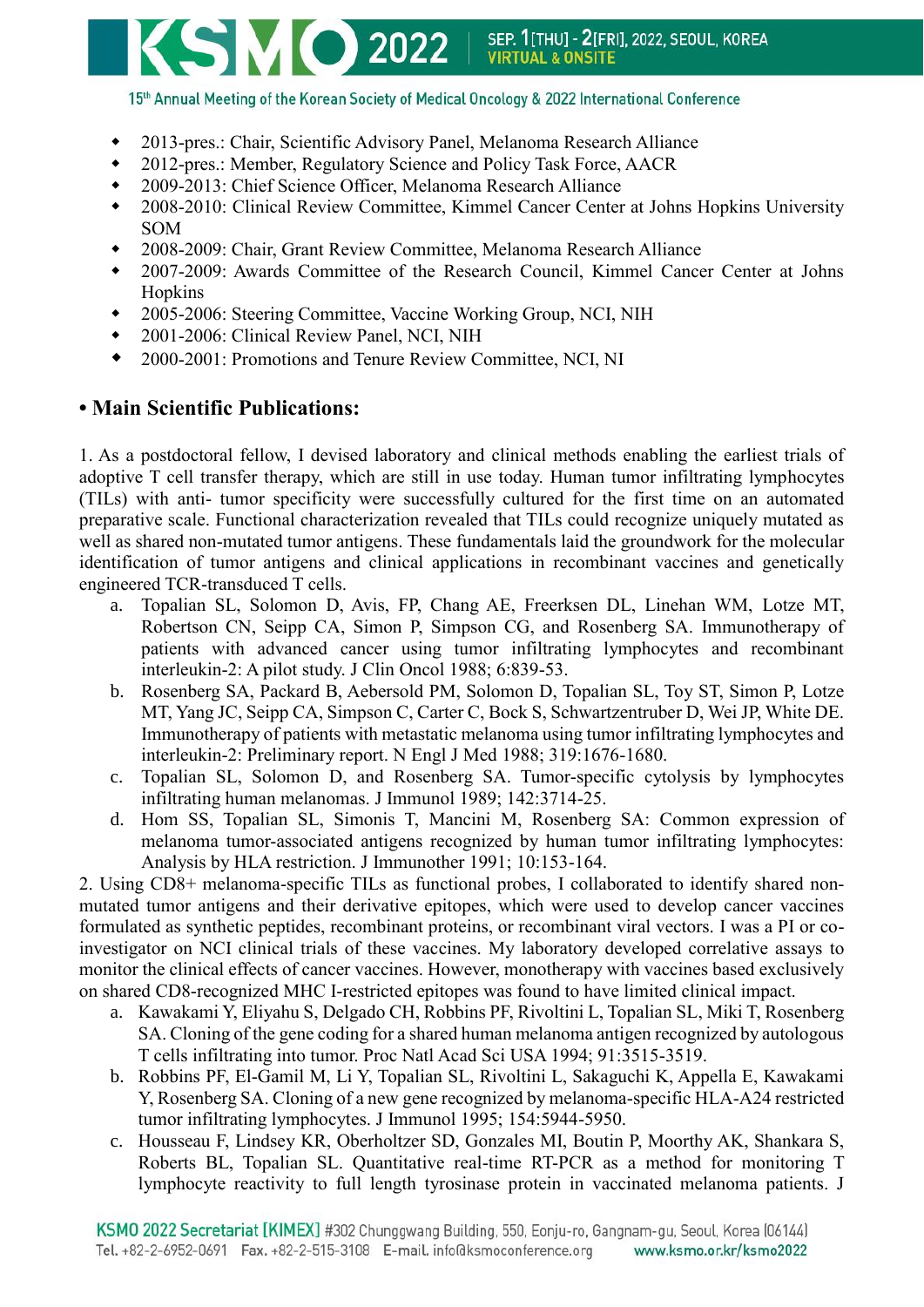

Immunol Methods 2002; 266:87-103.

d. Lindsey KR, Gritz L, Sherry R, Abati A, Fetsch PA, Goldfeder LC, Gonzales MI, Zinnack KA, Rogers-Freezer L, Haworth L, Mavroukakis SA, White DE, Steinberg SM, Restifo NP, Panicali DL, Rosenberg SA, Topalian SL. Evaluation of prime/boost regimens using recombinant poxvirus/tyrosinase vaccines for the treatment of patients with metastatic melanoma. Clin Cancer Res 2006; 12:2526-2537.

3. In seminal work, I characterized the importance of CD4+ T cells in human anti-tumor immunity and developed methods for identifying MHC II-restricted tumor antigens and derivative immunogenic epitopes. TCRs from CD4+ tumor-specific TILs were cloned, and in collaboration with Dr. Roy Mariuzza at the University of Maryland, structural and biophysical interactions in TCR-peptide-MHC complexes were defined for the first time with human MHC II-restricted tumor antigens. These studies revealed that mutant tumor antigen ("neoantigen") complexes, anticipated to participate in high-affinity interactions, instead resembled self antigens with weak binding characteristics. This suggested that generating specific immunity against mutant tumor antigens would not be sufficient to mediate tumor elimination.

- a. Topalian SL, Rivoltini L, Mancini M, Markus NR, Robbins PF, Kawakami Y, and Rosenberg SA. Human CD4+ T cells specifically recognize a shared melanoma-associated antigen encoded by the tyrosinase gene. Proc Natl Acad Sci USA 1994; 91:9461-5.
- b. Pieper R, Christian R, Gonzales MI, Nishimura MI, Gupta G, Settlage RE, Shabanowitz J, Rosenberg SA, Hunt DF, Topalian SL. Biochemical identification of a mutated human melanoma antigen recognized by CD4+ T cells. J Exp Med 1999; 189:757-765.
- c. Wang R-F, Wang X, Atwood AC, Topalian SL, and Rosenberg SA. Cloning genes encoding MHC class II-restricted antigens: Mutated CDC27 as a tumor antigen. Science 1999;1351-4.
- d. Deng L, Langley R, Brown PH, Xu G, Teng L, Gonzales MI, Nishimura MI, Topalian SL\*, Mariuzza RA\*. Structural basis for recognition of mutant self by a tumor-specific, MHC class II-restricted TCR. Nature Immunol 2007; 8:398-408. \*co-corresponding author

4. Endogenous anti-tumor immunity is hampered by suppressive pathways termed "immune checkpoints". I have focused on the PD-1/PD-L1 pathway as a target for cancer therapy. Collaborating with Medarex Inc. and later with Bristol-Myers Squibb which acquired Medarex, we designed and executed the first clinical trials to test the potential for PD-1 blockade to reverse local tumor immune suppression and mediate the regression of advanced cancers. In the earliest trials, activity was observed in several cancer types including melanoma, kidney, colon, and lung cancer, indicating that blocking a single checkpoint pathway could have broad activity. At the same time, our correlative laboratory studies guided further clinical development by demonstrating the prolonged pharmacodynamics of anti-PD-1 and anti-PD-L1, and by providing the first evidence for an association between tumor cell expression of the ligand PD-L1, and the likelihood of response to PD-1 receptor blockade. These early findings attracted multiple pharmaceutical companies into this research space and catalyzed further biomarker development and FDA approvals. Since 2014, the FDA has approved the use of 6 different anti-PD-1/PD-L1 drugs in 17 individual cancer types, plus the genetically-defined categories of solid tumors with DNA mismatch repair deficiency (MSI- high) or high tumor mutational burden (TMB ≥10/Mb). More recently, I have collaborated to innovate the application of anti-PD-(L)1 in earlier disease settings (neoadjuvant, or pre-surgical therapy), which holds promise for extending relapse-free survival after surgery.

- a. Brahmer JR, Drake CG, Wollner I, Powderly J, Picus J, Sharfman W, Stankevich E, Pons A, Salay TM, McMiller TL, Gilson MM, Wang C, Selby M, Taube JM, Anders R, Chen L, Korman AJ, Pardoll DM, Lowy I, and Topalian SL. A phase I study of single-agent anti-PD-1 (MDX-1106) in refractory solid tumors: Safety, clinical activity, pharmacodynamics and immunological correlates. J Clin Oncol 2010; 28:3167-75. PMC4834717.
- b. Topalian SL, Hodi FS, Brahmer JR, et al. (30 authors). Safety, activity, and immune correlates